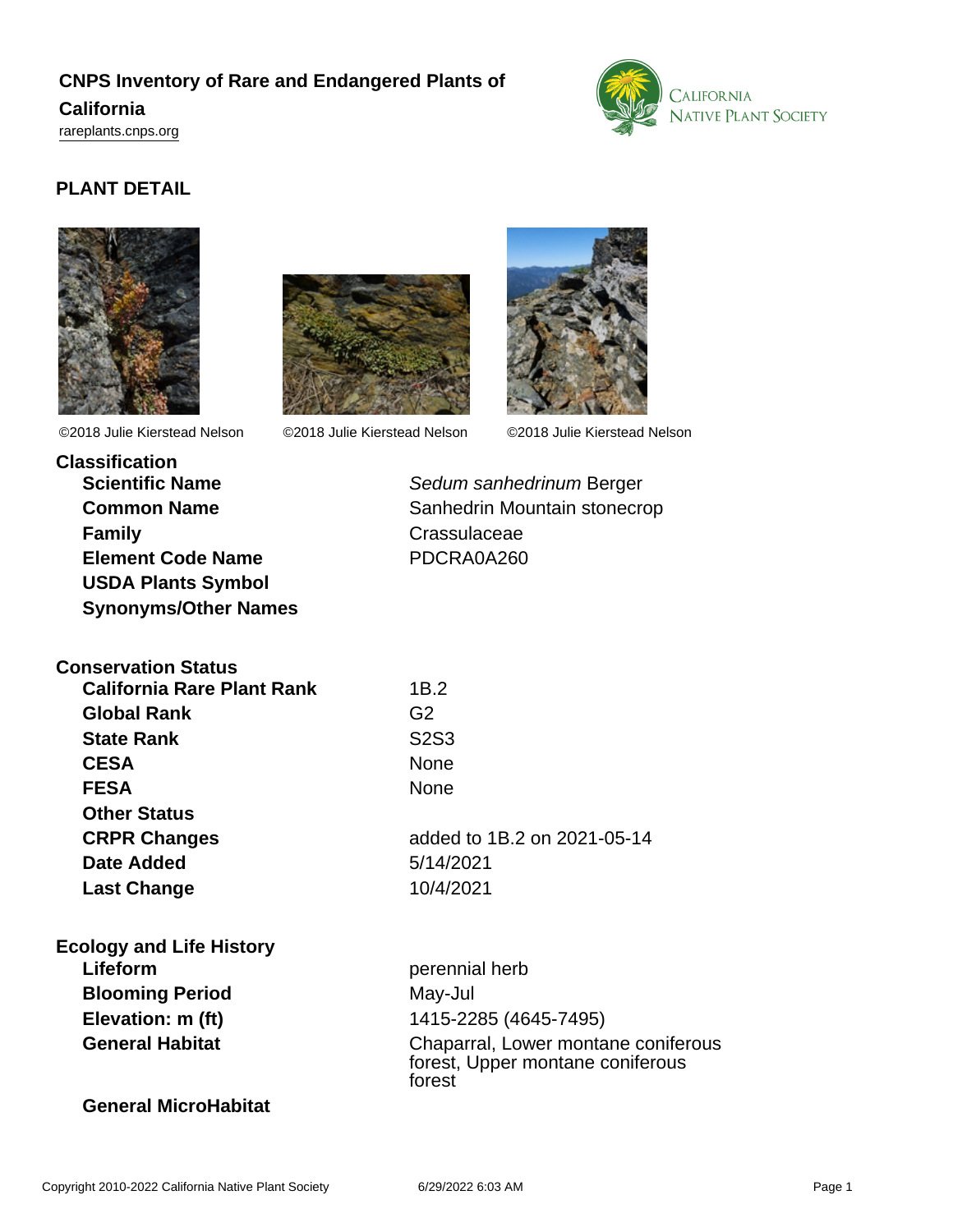### **Element Occurrence Data from California Natural Diversity Database**

| <b>Total Element Occurrences</b> | 21  |
|----------------------------------|-----|
| Element Occurrence Ranks         |     |
| Excellent (A)                    | 0   |
| Good (B)                         | ი   |
| Fair (C)                         | 0   |
| Poor (D)                         | O   |
| None $(X)$                       | O   |
| Unknown (U)                      | 21  |
| <b>Occurrence Status</b>         |     |
| Historical, > 20 years           | 11  |
| Recent, $<$ 20 years             | 10  |
| <b>Presence</b>                  |     |
| <b>Presumed Extant</b>           | 21  |
| <b>Possibly Extirpated</b>       | ( ) |
| <b>Presumed Extirpated</b>       |     |

#### **Location**

CA Endemic No.

#### **Counties**

Colusa (COL), Lake (LAK), Mendocino (MEN), Tehama (TEH), Trinity (TRI)

#### **States**

California (CA)

#### **Quads**

Buck Rock (3912288), Crockett Peak (3912247), Fouts Springs (3912236), Hull Mountain (3912258), Mendocino Pass (3912278), Newhouse Ridge (3912371), North Yolla Bolly (4012228), Plaskett Ridge (3912268), Raglin Ridge (4012216), Sanhedrin Mtn. (3912351), South Yolla Bolly (4012217), Tomhead Mtn. (4012227)

#### **Notes**

Definitions of codes preceding a county and/or quad:

\* Presumed extirpated

(\*) Possibly extirpated

Species may be present in other areas where conditions are favorable. These data should NOT be substituted for pre-project review or for on-site surveys.

## **General Notes**

Possibly threatened by fire. Previously included in Sedum obtusatum subsp. retusum. See Phytotaxa 368: 1–61 (2018) for taxonomy.